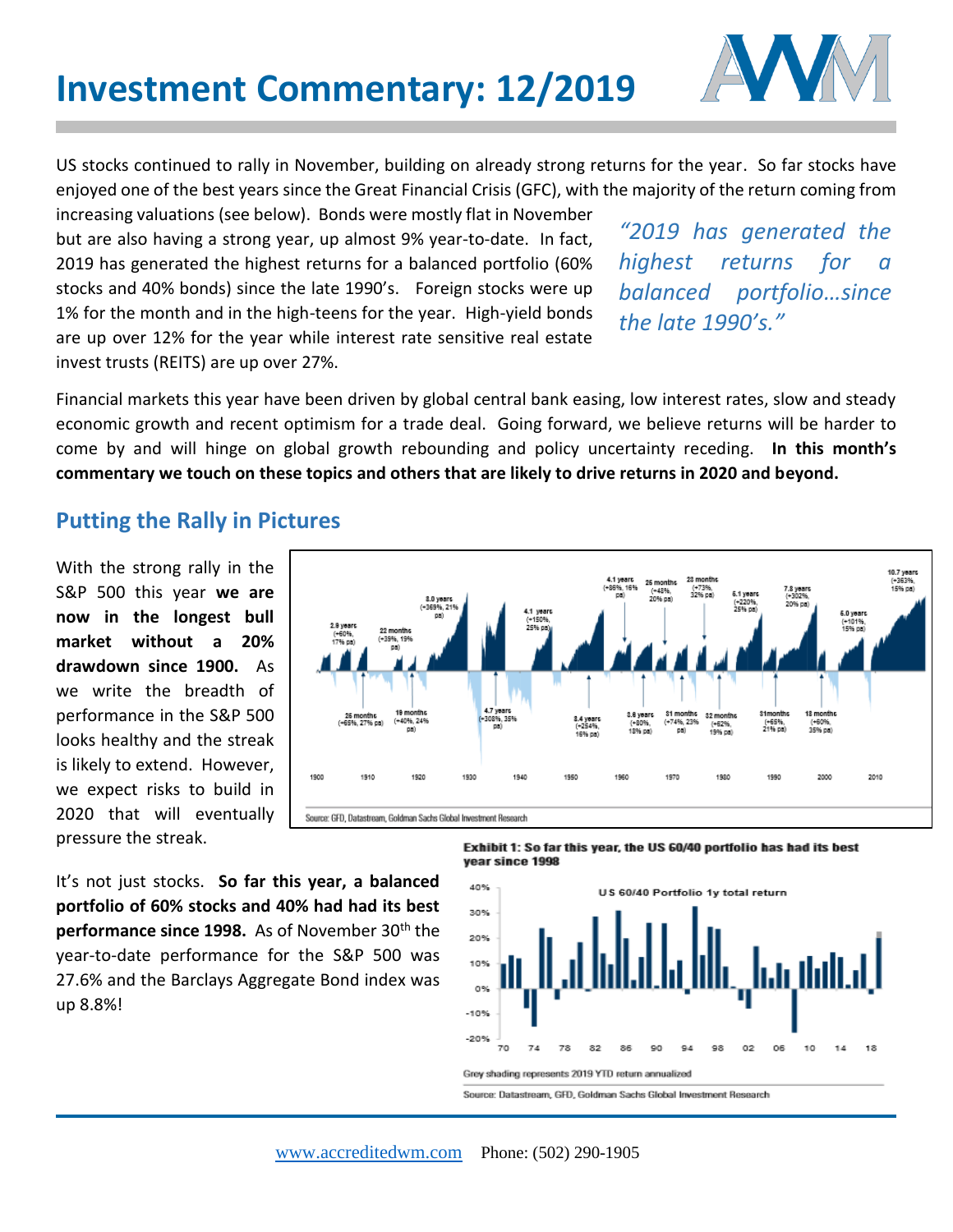



With earnings in the US relatively flat, the vast majority of the returns this year are a result of an increase in the valuation of the stock market. In other words, investors have been willing to pay a higher price for the same level of earnings (P/E ratio) in 2019 than they were in 2018. This has been the case globally as well, with approximately 81% of global returns attributed to higher valuations. Low inflation and interest rates, combined with modest but steady economic growth has been the main contributor to higher valuations.

The performance dominance of growth stocks relative to value stocks continued in 2019, and has been a consistent theme since the GFC. The chart below illustrates that growth has outperformed value since 2007, a historically long period of time. As of November 30<sup>th</sup> growth stocks were up 32.4%

Exhibit 3: 2019 rally has been driven by valuation gains amid weak earnings growth Percentage contribution of returns (between dividends, earnings and valuation). Total return is on LHS



Source: I/B/E/S. Datastream. Goldman Sachs Global Investment Research

year-to-date while value stocks were up 23.2%. Of note, value stocks have outperformed the past three months and trade at a significant valuation discount to growth stocks.



Source: Datastream, Goldman Sachs Global Investment Research

A key driver of the outperformance of both growth and US stocks can be attributed to a handful of stocks in the US. The chart to the right shows the impact the FAANG stocks (Facebook, Apple, Amazon, Netflix and Google) have had on the relative performance of US stocks. The chart from BCA Research also raises the question if this relative performance can continue.



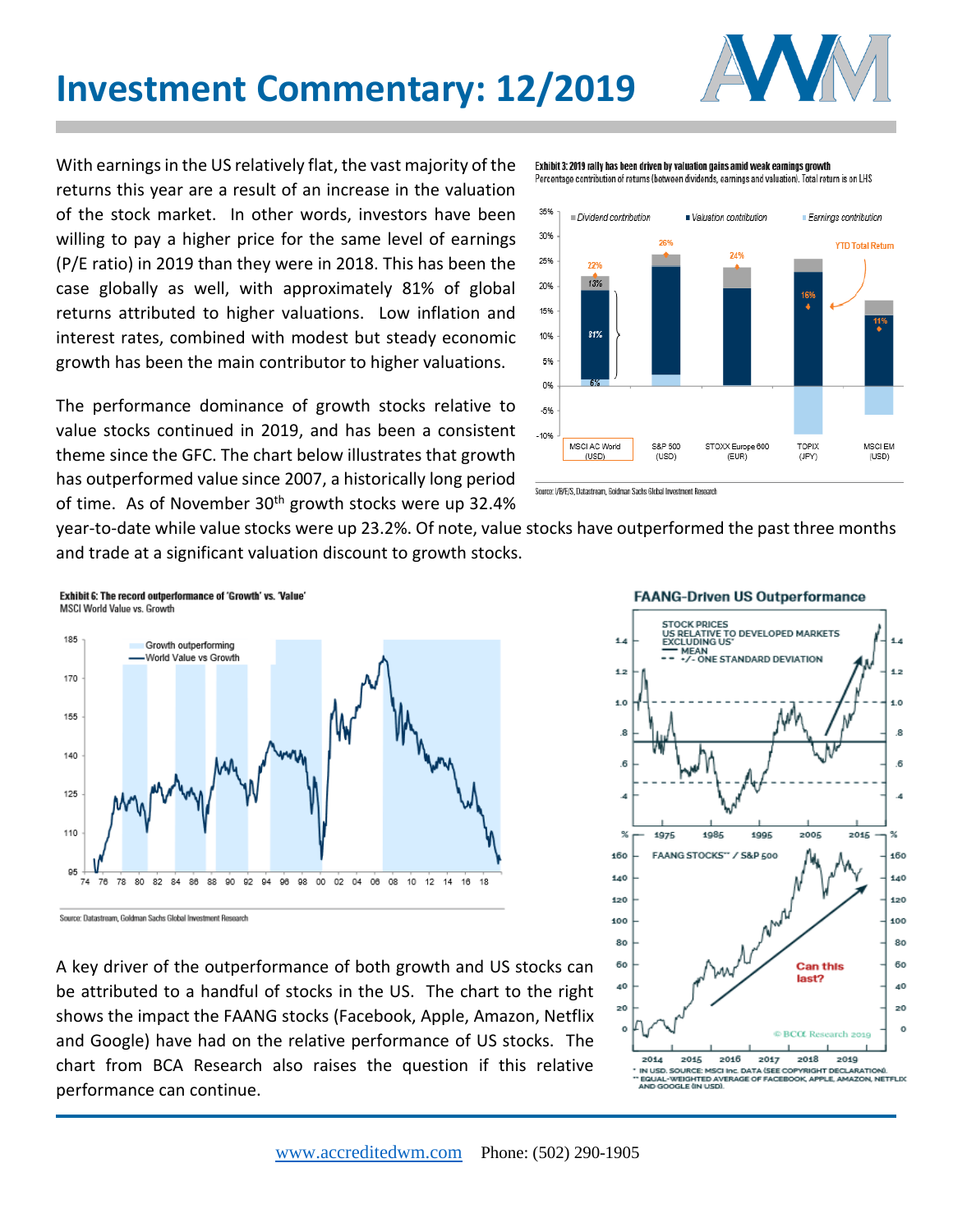

## **A Potential Surprise**

'73  $175$ '77  $'79$  $'81$  $^183$  $^{\prime}85$ '87  $'89'$  $"91"$ '93 '95

One of our core investment beliefs is that financial markets are *mostly* efficient. In other words, the financial markets do a pretty good job of discounting available information and assigning an appropriate value to assets. In order for investors to receive above market returns they usually need to bet against the consensus opinion that is already priced in to assets. It doesn't happen often, but when investors are willing to bet against the consensus and get it right, it can be a 'surprise' to markets and rewarding to investors. One area we think is positioned to surprise the market is foreign economic growth, particularly in the Eurozone. Despite continued weakness in Eurozone manufacturing the long-term leading indicators have turned up indicating an economic upturn is in the works, see the chart below from the Economic Cycle Research Institute (ECRI).



97 '99'

01 03 05 07

Chart 1: Eurozone Long Leading and Coincident Indexes, Growth Rates (%)

Given low expect expected economic growth of 1.4% in 2020, low to negative interest rates, low stock market valuations, we believe an upturn in economic growth could provide a real surprise to investors and financial markets. Economic growth above current low expectations would lead to improved investor sentiment and higher demand for foreign stocks. With many foreign stocks yielding over 4% and many foreign bonds yielding near zero (or negative), we think foreign dividend paying

> stocks are likely to be the biggest beneficiary of an upturn in economic growth. And the valuation cushion of foreign stocks relative to US stocks gives us the confidence to overweight foreign dividend stocks in portfolios. The chart to the left shows the relative P/E ratio (normalized) between the US and foreign markets. When the line trends higher the US is expensive on a relative basis and vice versa.

109 11 13 15 17 19 21